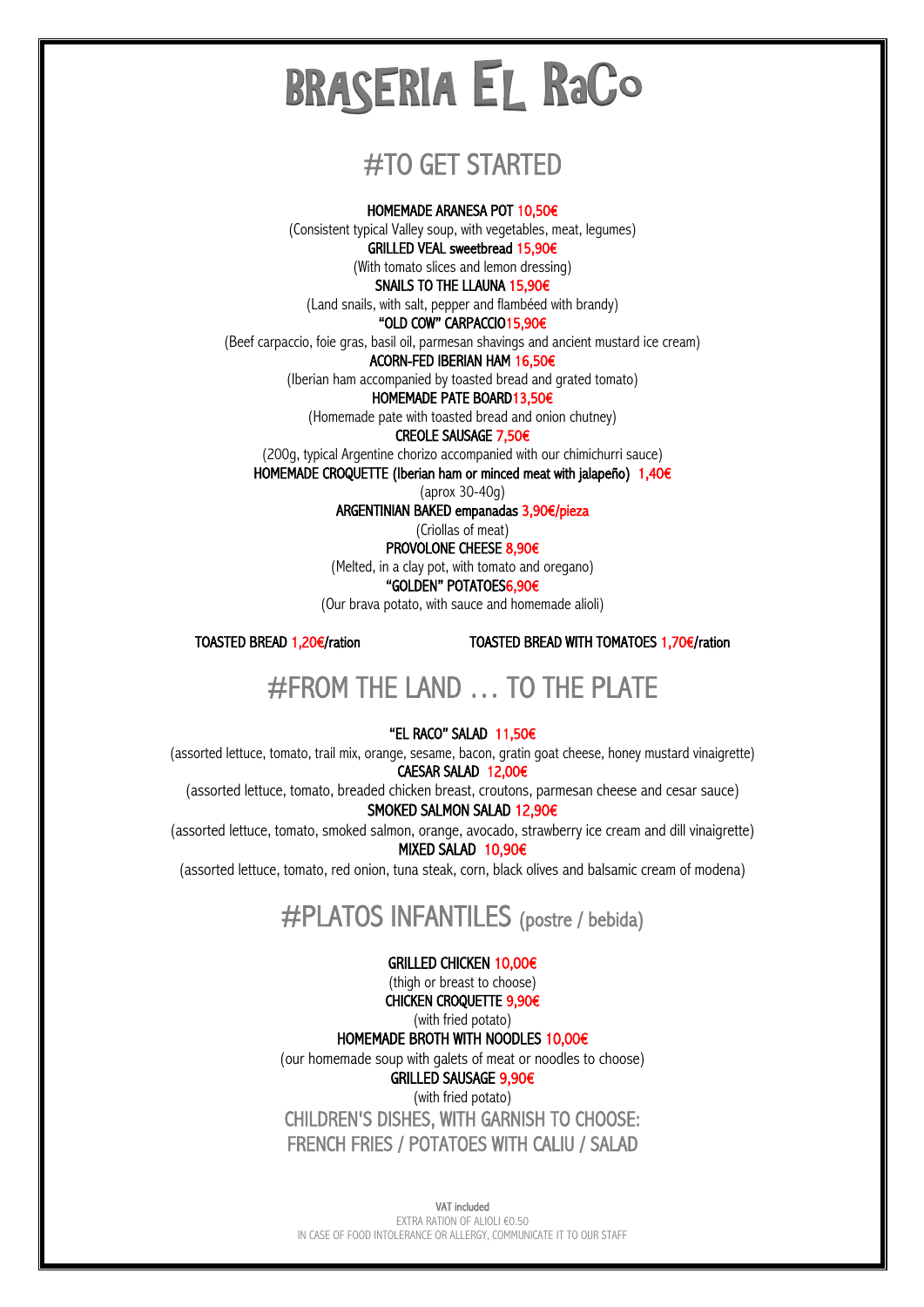## #FROM THE LAND … TO THE GRILL

GRILLED VEGETABLES 15,30€ (individual portion)

GRILLED VEGETABLES  $18,50€$  (portion indicated to share)

(aubergine, zucchini, tomato, potato, asparagus, mushroom, piquillo pepper, onion, sweet potato, artichoke heart, corn with romesco sauce)

GRILLED VEGETABLES "EL RACO" 16,50€ (individual portion)

GRILLED VEGETABLES "EL RACO"  $19,50€$  (portion indicated to share)

(grilled vegetables with gratin goat cheese and mustard and honey vinaigrettel)

POTATOES "CALIU"8,00€

(baked potatoes finished on top of the grill with homemade alioli and salsa brava)

POTATO "AL CALIU" with gratin cheese 9,90€

(roasted potatoes, acorn-fed Iberico ham, goat cheese and gratin gorgonzola cheese / caramelized onion and gratin goat cheese)CORAZON DE GRILLED CONFIT ARTICHOKE HEART 3,90€/pieza

(clean artichoke heart, candied in extra virgin oil and finished on the grill)

TIMBAL OF MORCILLA 14,30€

(baked potato, grilled onion, black pudding from Burgos and homemade aioli au gratin)

TIMBAL OF VEGETABLES AND MEAT 15,30€

(aubergine, courgette, grilled tomato, Iberian pork crouton, gratin goat cheese and confit fig sauce)

Grilled WILD ASPARAGUS 10,90€

(with romesco sauce)

### #FISH AND SEAFOOD

#### GRILLED OCTOPUS 21,50€

(aprox 200-250g, grilled boiled octopus leg, with "al caliu" potato and sweet and spicy smoked paprika)

#### TUNA LOIN TATAKI 19,50€

(grilled tuna loin, seasoned with teriyaki sauce, sesame oil and golden sesame)

#### Grilled MONKFISH TAIL 15,50€

(aprox 300-350g)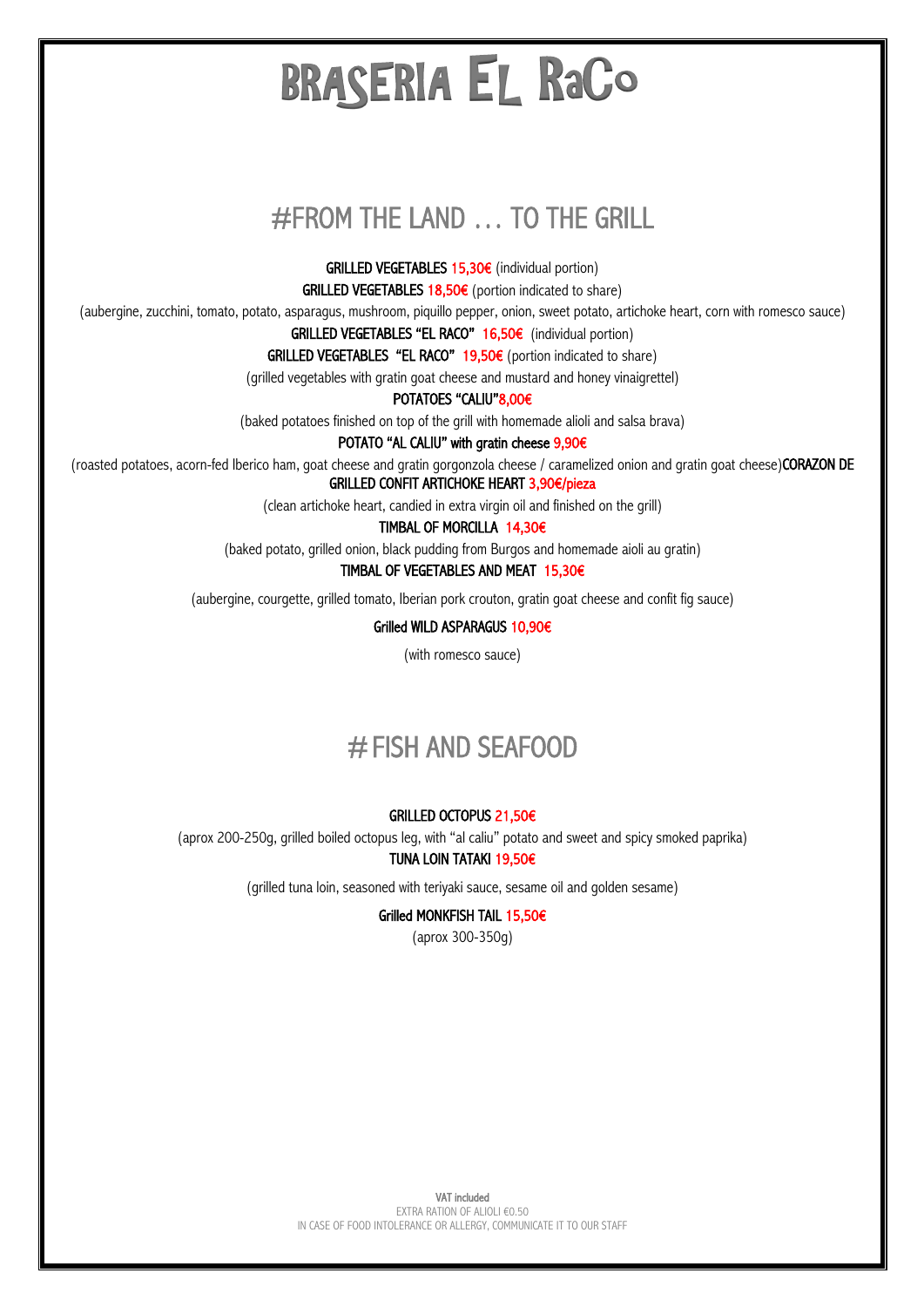## $# \text{MEATS}$ <br>Argentine steak 26,50€

(emblematic cut from the high loin of Argentine cow, piece of approx. 0,400g)

VEAL ENTRAINS 17,90€

(soft beef muscle, grilled and with a touch of butter, minced garlic, parsley and lemon)

#### "OLD COW" TATAKI 20,50€

(saku beef tenderloin marinated with soy sauce, rice vinegar, garlic and ginger, grilled on top, approx 200g)

#### ½ BBQ PORK RIBS 17,50€

#### WHOLE RIBS for 2 people 26,90€

(pork ribs roasted at low temperature and finished on top of the grill with barbecue sauce)

#### IBERIAN PORK SPOON 17,00€

(piece of the inner part of the loin next to the mace of the pork shoulder, grilled)

#### DUCK MAGRET 19,50€

(grilled, with a reduction of wine with fruits of the forest)

#### COUNTRY CHICKEN THIGH 12,50€

(chicken thigh open and well toasted on the grill)

LAMB CHOPS FROM THE VALLEY 20,90€

(grilled valley lamb ribs) PIG'S TROTTERS 16,50€

(3 halves of braised pork feet)

VEAL BARBECUE 15,50€

(accompanied by our chimichurri sauce)

### # MEAT SPECIALTIES

#### GRILLED MEAT 18,90€

#### GRILLED MEAT 2 pers. 32,50€

(beef, pork, lamb, chicken, chorizo criollo with our chimichurri sauce)

#### "OLD COW" STEAK 0.400G-0.500G 28,90€

(the small steak, maturation 25-30 days)

#### "OLD COW" STEAK 1KG 56,90€

(selection of "old cow" with maturation of 25-30 days)

#### SELECTED STEAK MATURED 35-40 DAYS approx 1kg 78,00€

(extra infiltration, with bone)

ACCOMPANIMENT: grilled "al caliu" potatoes and coleslaw salad